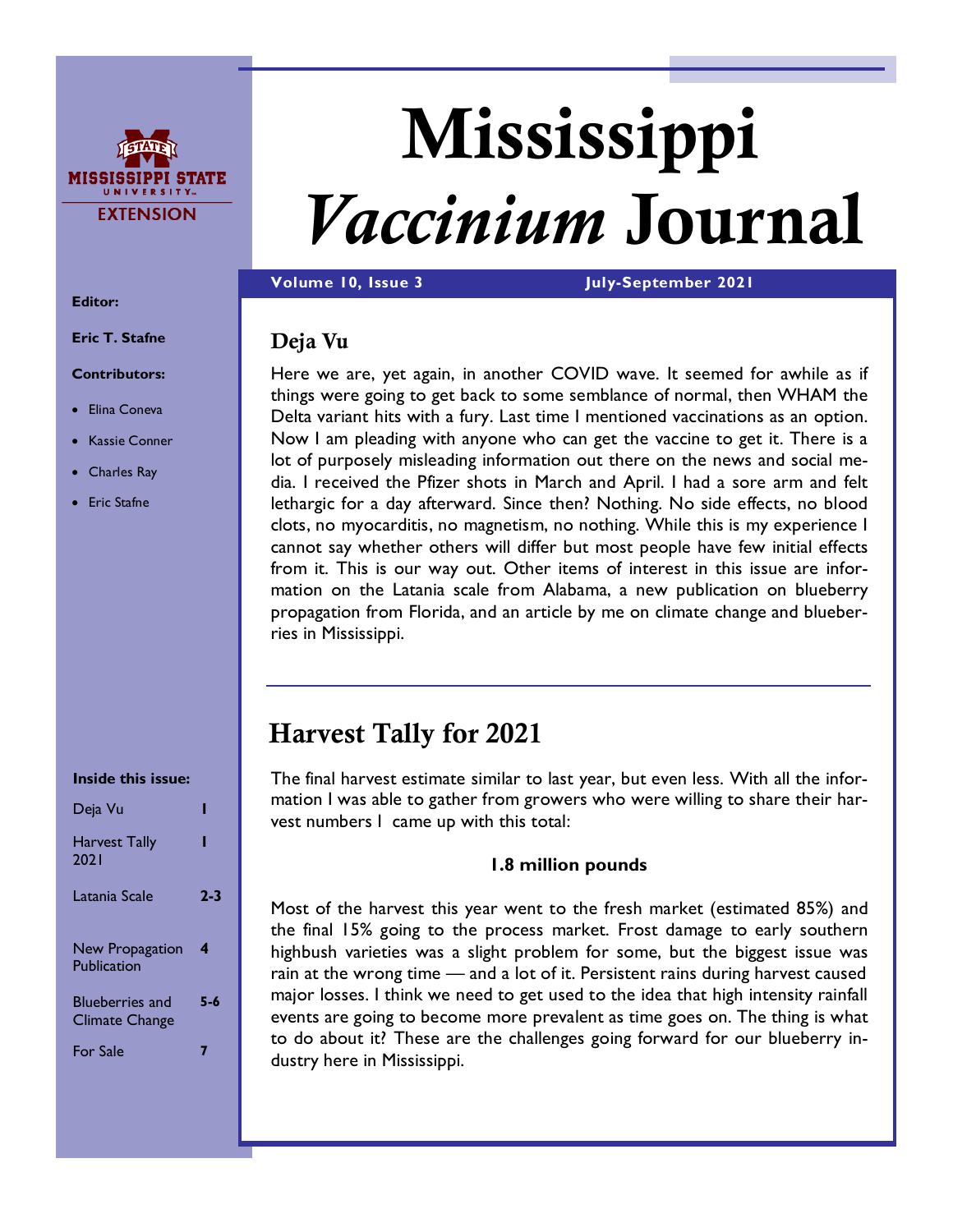## Latania Scale in Blueberry Orchards

Elina Coneva, Kassie Conner, and Charles Ray — Auburn University

Latania scale (*Hemiberlesia lataniae)* occurs in all tropical regions of the world. It is a general feeder, commonly found on a variety of woody twigs. Latania scale (figure 1) infests over 600 hosts worldwide. Recently, it was found heavily damaging plants in an Alabama blueberry orchard.

#### Damage

The first sign of latania scale is the presence of armor (a covering of wax, other chemical compounds and the shed skins of earlier stages) on upper and lower leaf surfaces, fruits, and stems of plants. Armored scales feed on the contents of individual plant cells and cause a loss of vigor, deformation of infested plant parts, yellowish spots on leaves, defoliation, and even death of the plant. According to Dr. Charles Ray, we are probably going to start seeing more scale problems in fruits treated for spotted wing drosophila (SWD) because the insecticides are killing some or many of the natural enemies. On heavily infested blueberry canes (figure 2), feeding damage causes the appearance that the scales are pushing the bark off.

#### **Biology**

The number of days for each developmental stage and the number of generations per year depend on temperature, humidity, and rainfall. Based on a generalized life cycle of other tropical species, 30 days is the approximate time to complete the life cycle from egg to reproducing adult. Eggs are laid under the armor of the female where they develop and hatch into the crawler stage. Crawlers may stay under the maternal armor for several hours until outside conditions, especially temperature and humidity, are favorable. After they leave the cover, they wander for a few hours. At the end of the wandering period, they flatten against the leaf or stem and begin to secrete their armor. Newly settled nymphs insert their piercing-sucking mouthparts into plant tissue and start feeding on plant juices. Female latania scales are legless and appear larvae-like. They remain under armor in one place throughout their lives to feed and reproduce. Males are very different in appearance and behavior from females. They do not feed, and they live for only a few hours to mate.

#### **Behavior**

Since female armored scales are not capable of relocating once settled, long range dispersal of adults happens by passive transport of infested plant material. Short range dispersal is by crawlers as they search for places to settle and feed. Within an orchard, the crawlers are primarily dispersed by wind currents. It is the crawler stage that can be carried directly from place to place by people, animals, birds, ants, and wind currents.

-continued next page-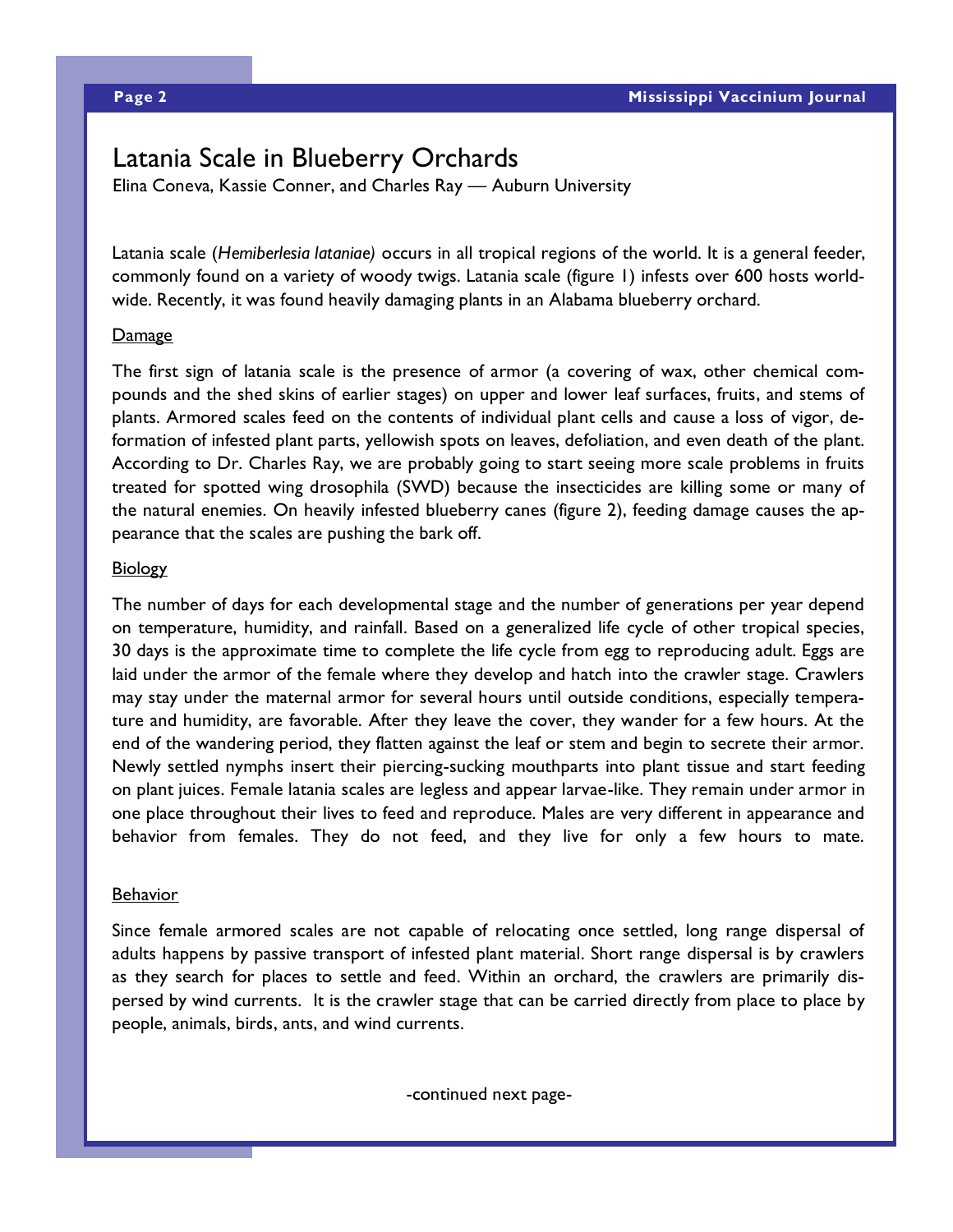### Lantania Scale, cont.

#### **Management**

#### *Cultural Control*

Since armored scales are spread chiefly through movement of nursery stock, only propagative material that is free of scales should be planted. Adequate plant spacing is important, because armored scales seldom spread from plant to plant unless the crowns of the plants are in contact with each other. As plants grow, pruning maintains spacing and allows maximum coverage when using insecticides.

#### *Residential Recommendations*

The tiny aphelinid wasp, Aphytis diaspidis, is a relatively common parasite of armored scale insects. The ladybird beetle, Chilocorus stigma, also feeds on latania scale as well as other scale insects. If these or other natural enemies fail to adequately control latania scales, it is fortunate these scales are not particularly resistant to insecticides. Horticultural oils can provide adequate control. Apply a horticultural oil on the next day with favorable conditions as described by the label and then again two weeks later to kill any scales that may have been in the egg stage during the first application. Use a 2% rate of oil during the growing season in order to avoid damaging the plants. During the winter, most plants are tolerant of the dormant oil rate (usually four percent).

See article online at: [https://www.aces.edu/blog/topics/crop-production/latania-scale-in-blueberry](https://www.aces.edu/blog/topics/crop-production/latania-scale-in-blueberry-orchards/)[orchards/](https://www.aces.edu/blog/topics/crop-production/latania-scale-in-blueberry-orchards/)





Figure 1. A single latania scale insect. Charles Olsen, USDA APHIS PPQ, <Bugwood.org>

Figure 2. Latania scale damage on a blueberry cane.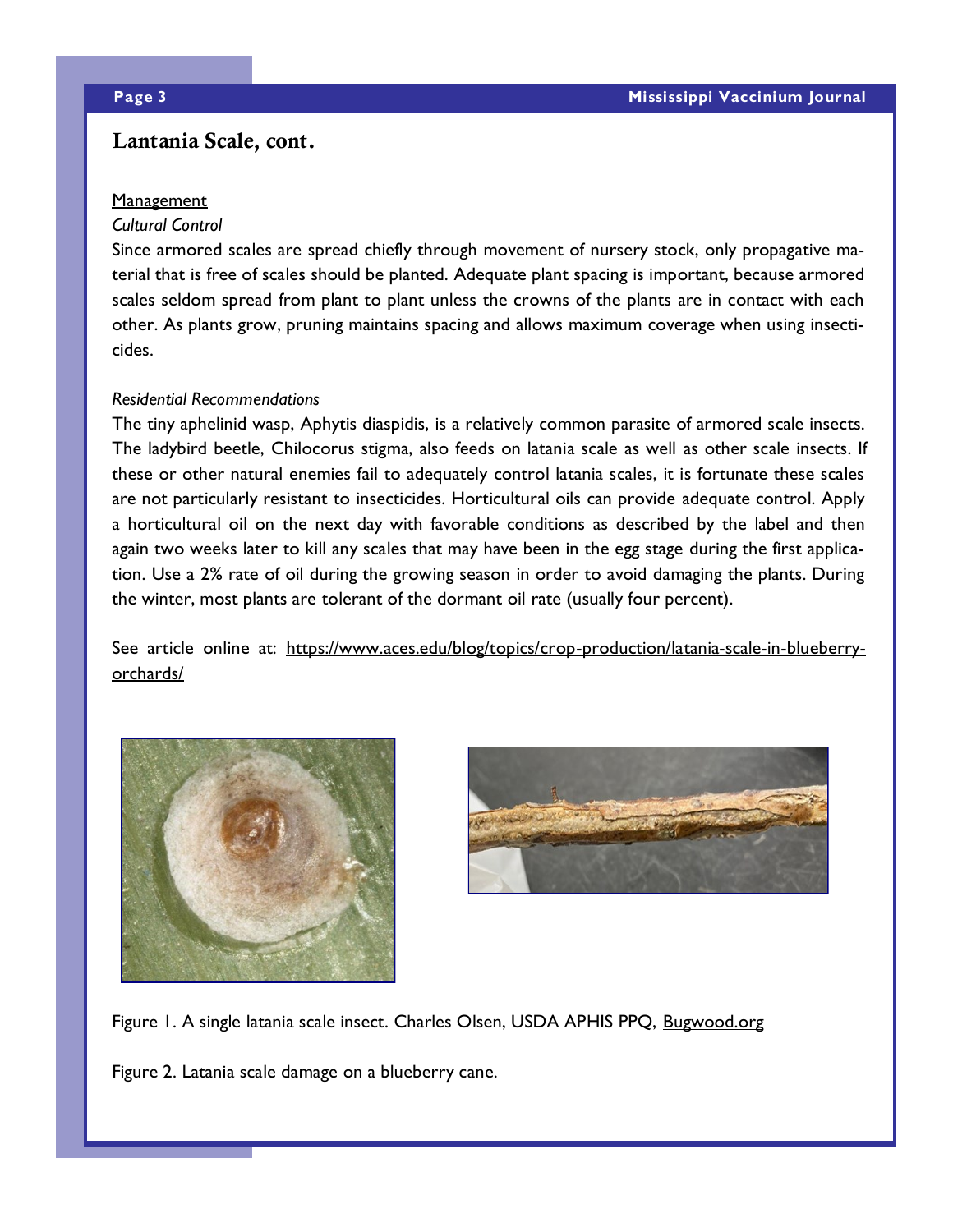## New Publication on Blueberry Propagation

Recently published by University of Georgia is a bulletin entitled:

#### "Propagating Disease-Free Blueberry Plants from Softwood Cuttings"

by Jeremy Haralson, Phillip M. Brannen, and Jonathan Oliver.

It is a very nice looking work that goes into detail on the disease-free aspect of blueberry propagation. The first part entails how to set up a propagation system, including system type, media, propagation beds, and container selection and bench use. Following that is how to propagate plants which includes mother blocks, cutting selection and propagation, irrigation, and record keeping. The final section on Diseases of blueberry cuttings and their management is a key portion of this publication. In it the authors detail different pathogens. The subsections within this are: Rhizoctonia root rot, Cylindrocladium root rot, Oomycetes, Managing soilborne diseases, Leaf spots and blights, Viruses, and Bacterial diseases.

If you are interested in seeing the entire publication then go to this link:

[https://secure.caes.uga.edu/extension/publications/files/pdf/B%201540\\_1.PDF](https://secure.caes.uga.edu/extension/publications/files/pdf/B%201540_1.PDF)

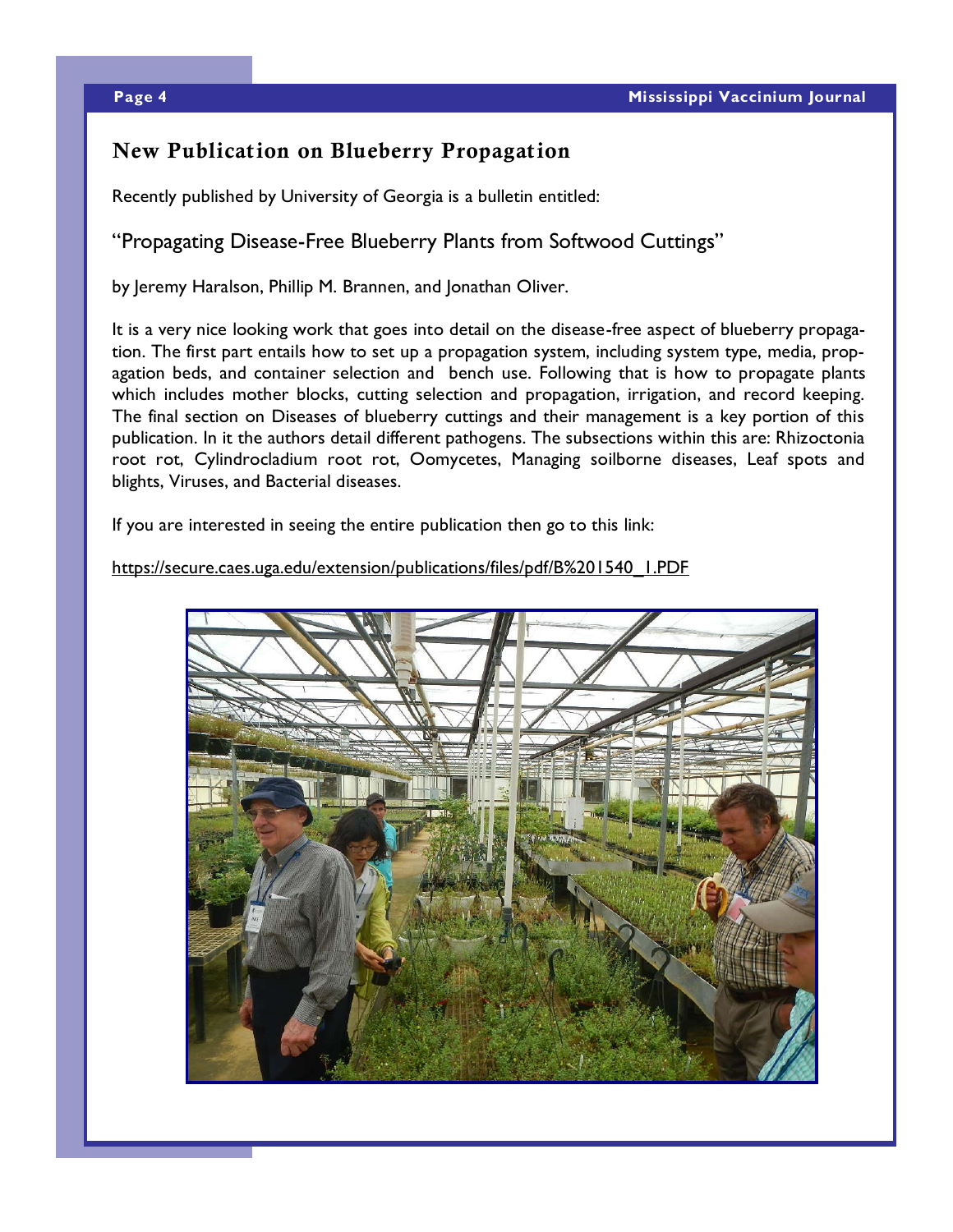#### Blueberries and Climate Change

#### Eric T. Stafne — Fruit Specialist, MSU

Acreage of blueberries in Mississippi has decreased in past decade. There are many reasons for this reduction and the impacts of climate change is one of those (whether, or not, we recognize it as such). Mississippi is not alone in feeling the impacts of climate change. In 2021 Maine, New Jersey, and Georgia all sounded the alarm on climate change affecting blueberries. The mammoth heat wave of 2021 in PNW had significant negative impacts on both blueberry bushes and fruit. In 2017 research out of Romania showed drought and hail were becoming increasing detrimental factors to blueberry production in that country. In 2012 Michigan and Chilean growers expressed concern about climate change. So obviously, the concerns about climate change are felt widely throughout blueberry growing regions.

What is climate change? The Oxford dictionary states it is "a change in global or regional climate patterns, in particular a change apparent from the mid to late 20th century onwards and attributed largely to the increased levels of atmospheric carbon dioxide produced by the use of fossil fuels."

There are several elements that comprise climate change, including Global Temperature Rise, Warming Ocean Water, Shrinking Ice Sheets, Glacial Retreat, Decreased Snow Cover, Sea Level Rise, Declining Arctic Sea Ice, Extreme Events, and Ocean Acidification. Many of these are related to water. Melting ice leads to more free water in the environment. More water in oceans and more land mass becomes exposed where glaciers used to exist. Warmer ocean water creates different weather patterns that spur extreme events.

What are the specific climate concerns for Mississippi? Global Temperature Rise is obviously one. It is already hot and humid during the summer, but winters are becoming shorter and less cold. Also, Extreme Events such as hurricanes and tornados are becoming more frequent. These two things have obvious impacts on blueberries, but what of the others on the list above? It is important to remember that everything is connected – one change can lead to another. Thus, all of these climate situations are interconnected. They obviously affect humans. For example, rising oceans cause loss of property and extreme weather causes damage to homes, bridges, roads, etc. What about blueberries specifically?

Higher temperatures can lead to reduction in pollination from pollen damage, poor fruit quality, and more overall plant stress. More rainfall leads to more free water that fungi need to proliferate. Higher humidity in the air makes a better situation for development of fungal diseases. Extreme events like hurricanes, floods, drought, freezes, hail, etc. are detrimental to blueberry production.

-Continued next page-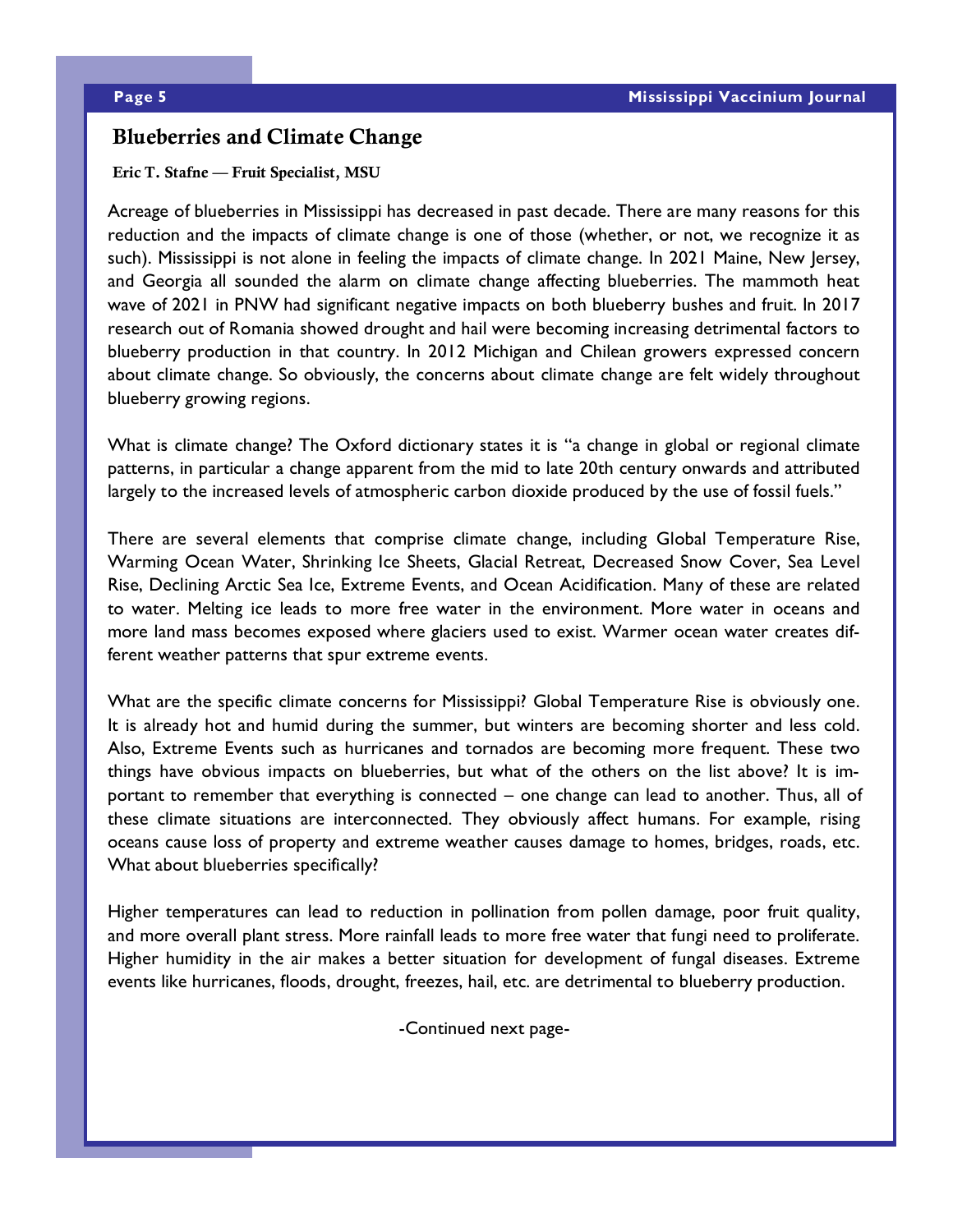#### Blueberries and Climate Change, cont.

Can anything be done to mitigate the climate change effects on blueberry? Excessive water through rainfall is a problem for blueberries, but things to do are to plant on a raised berm to facilitate better drainage, proactively spray fungicides to reduce damage to bushes, and do not harvest fruit when wet, it will rot quicker. What about excessive temperatures? Excessive heat can cause plant stress via reduced photosynthesis and increased transpiration. Also, fruit dehydrates leading to softness. Things to do to reduce the effects are to choose varieties that are well-adapted to the area (this may change over time!), irrigate when conditions are dry and hot, do not harvest fruit in middle of the day, and mulching around bushes can help roots cooler. Along with higher temperatures comes less frequent, but potential more damaging cold events. Unpredictable cold events in a warming environment lead to serious injury to plants and fruits. Freeze events may become more damaging, but how is that possible if the earth is warming? The events may be more rare but more damaging because of the growth stage the blueberries are in at the time of the cold. The last two years we have had freezes in the fall without a prior frost. Long, warm summers and fall means that plants do not harden off fast enough in the fall. Also, plants may not reach full dormancy in winter leading to mid-winter cold damage. Plants will break bud earlier in the spring resulting in frost and freeze damage to blooms.

As the climate warms, new pests will be introduced. The weather will be more accommodating, allowing for insects to live in areas they previously could not. More plant diseases will emerge with new, more pathogenic strains of diseases. Warmer winters allow pathogens to overwinter and populations increase. Vectoring insects will become more prevalent allowing diseases, such as *Xylella fastidiosa*, to expand their range.

That all sounds terrible. Is there any good news? Fewer chilling hours will be accumulated in winter and therefore less cold hardy cultivars can be grown. This is a double-edged sword but could help expand southern highbush production in Mississippi. Spring frost injury could become less common, especially on late-blooming cultivars. We will be able to grow cultivars that previously we could not, especially lower chill southern highbush from Florida. Not only will it change how we grow blueberries, but the ability to grow new crops that could not be grown before and the expansion of the growing season will slowly emerge in Mississippi markets.

Climate change is happening right now, but it is likely to be a slow progression to fully realize all potential impacts. Change will take years, maybe even decades to be realized, but there are many unknowns, (e.g. intervention measures).